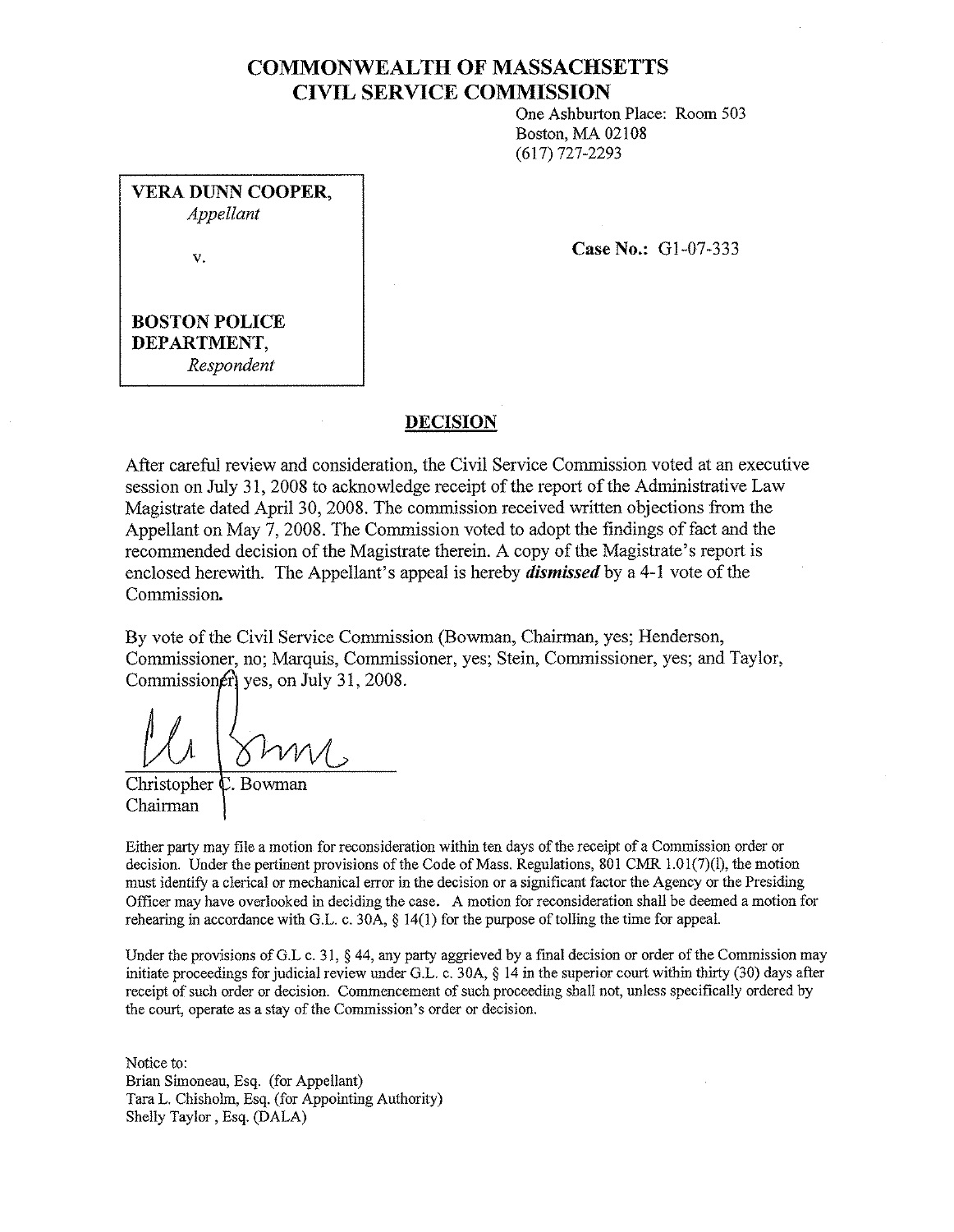

*COMMONWEALTH OF MASSACHUSETTS Division of Administrative Law Appeals 98 North Washington Street, 4th Floor Boston, MA 02114*  **www.mass.gov/dala** 

Tel: 617-727-7060 Fax: 617-727-7248

April30,2008

Christopher Bowman, Chairman Civil Service Commission One Ashburton Place Boston, MA 02108

Brian Simoneau, Esq. 161 Worcester Road, Suite 200 Framingham, MA 01701

Tara L. Chisholm, Esq. Boston Police Department Office of the Legal Advisor One Schroeder Plaza Boston, MA 02120

B ವಿ<br>ವರ್ಷ<br>ವರ್ಷ  $\mathbf{L}$  $\mathcal{D}$ ĻQ  $\frac{C}{C}$ 

rn

m

<sup>-</sup><br>Ti

ొ

RE: *Vera Dunn Cooper v. Boston Police Department,* G1-07-122, CS-08-54 **3~3** 

Dear Chairman Bowman, Attorneys Simoneau & Chisholm:

Enclosed please find the Recommended Decision that is being issued today. The parties are advised that pursuant to 801 CMR 1.01(1 l)(c), they have thirty (30) days to file written objections to the decision to the Civil Service Commission which may be accompanied by supporting briefs.

Very truly yours,

Span Freiman Fink, Esq.

Administrative Magistrate

Encl.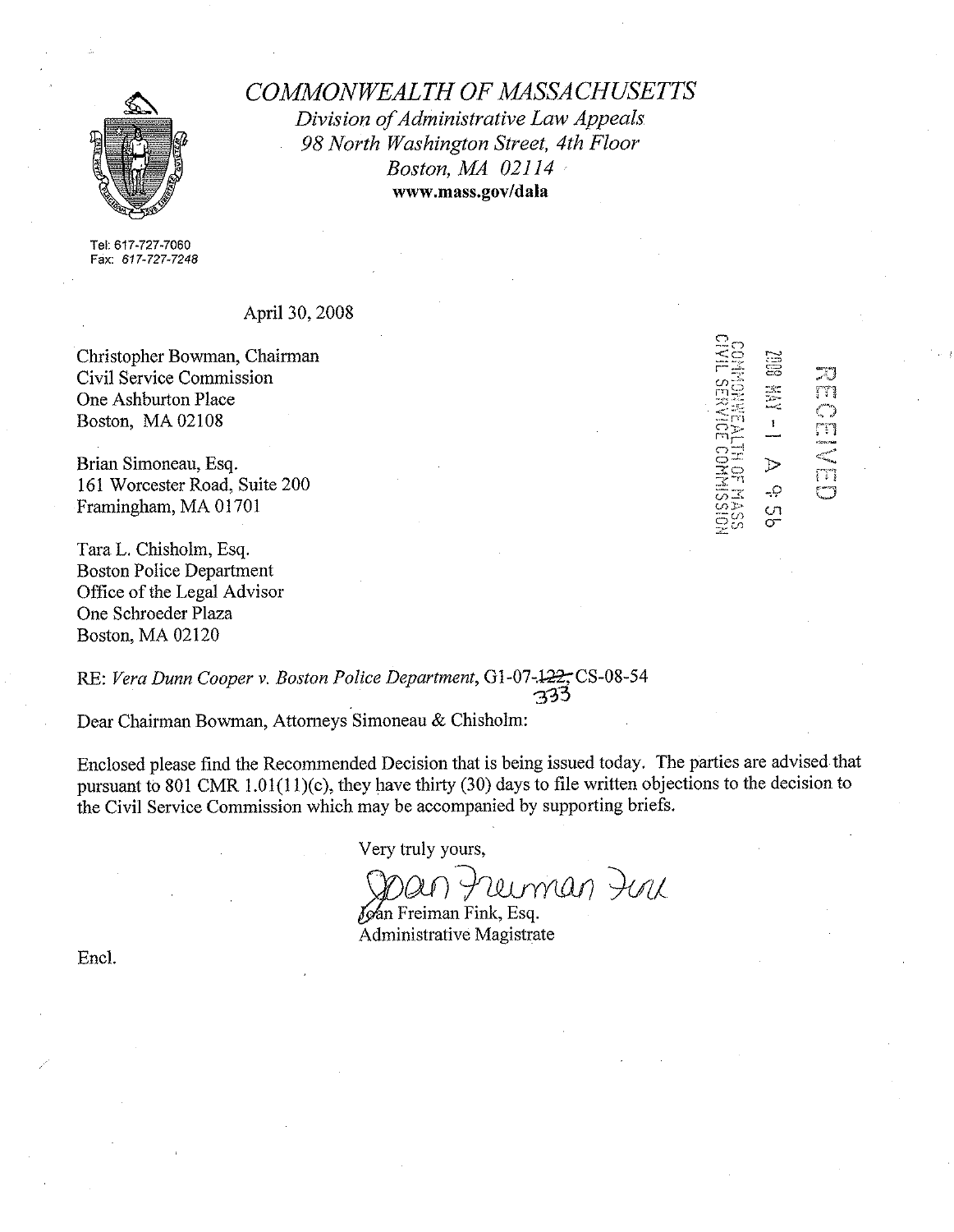#### COMMONWEALTH OF MASSACHUSETTS

Suffolk, ss.

v.

#### Division of Administrative Law Appeals

Vera Dunn Cooper, Appellant

> Docket No. Gl-07-122 DALA No. CS-08-54

Boston Police Department, Appointing Authority

Appearance for Appellant:

Appearance for Appointing Authority:

Brian E. Simoneau, Esq. 161 Worcester Road, Suite 200 Framingham, MA 01701

J> ,9 ርግ<br>መ

 $\bar{\mathbf{I}}$ 

r<br>C

 $\mathbb{C}^{\mathbb{C}^{\times d}}$ 

En C

Tara L. Chisholm, Esq. Boston Police Department Office of the Legal Advisor One Schroeder Plaza Boston, MA 02120

Administrative Magistrate:

Joan Freiman Fink, Esq.

#### **RECOMMENDED DECISION**

Pursuant to G.L. c. 31 §2(b), the Appellant, Vera Dunn Cooper, is appealing the July 10, 2007 decision to bypass her for appointment as a police officer with the Boston Police Department. On September 17, 2007, the Human Resources Division accepted the reasons proffered by the Boston Police Department for this bypass (Exhibit 5). The Parties stipulated that the Appellant filed a timely appeal of this decision with the Civil Service Commission in accordance with the provisions of G.L. c. 31 §2(b).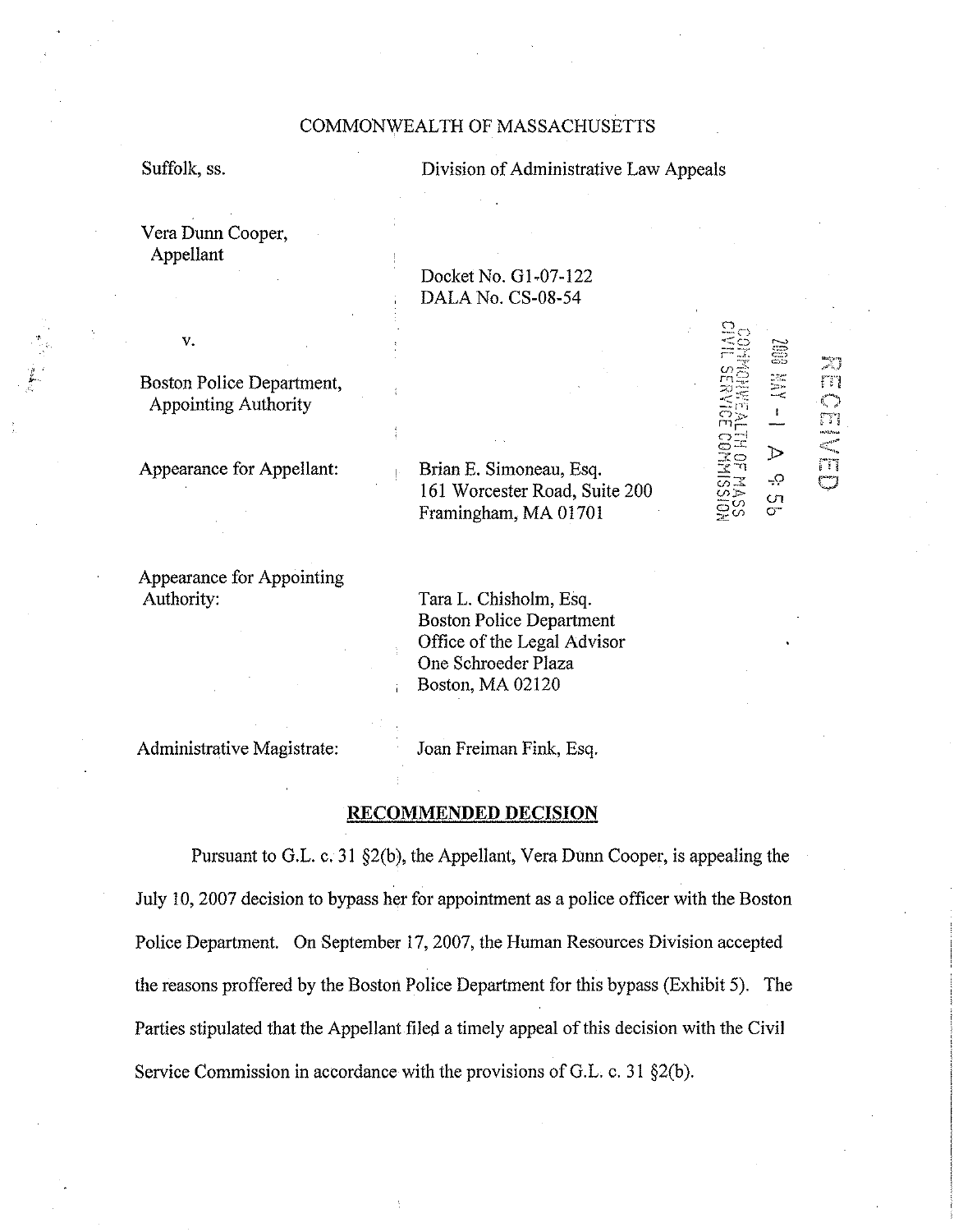A hearing on the merits of the appeal was held on January 28, 2008 at the offices of the Division of Administrative Law Appeals, 98 N. Washington Street, Boston, MA. Various documents were entered into evidence at the hearing (Exhibits  $1 - 10$ ). Robin W. Hunt, Director of Human Resources for the Boston Police Department, and Jerome F. Bowens, Detective with the Boston Police Department, testified on behalf of the Appointing Authority. The Appellant testified in her own behalf as did Leo Karapedian, her father, and Joseph Cooper, her current husband. A stenographic record was made of the proceeding.

The record in this matter was left open until March 31, 2008 for the filing of written closing memoranda.

#### **FINDINGS OF FACT**

Based on the documents entered into evidence (Exhibits  $1 - 10$ ) and the testimony of Robin W. Hunt, Jerome F. Bowen, Leo Karapedian, Joseph Cooper and Vera Dunn Cooper, I make the following findings of fact:

- 1. The Appellant, Vera Dunn Cooper, d.o.b. 3/30/75, is a graduate of UMass Boston with a B.S. in Criminal Justice. She has been employed for the past ten years as a site officer, or special police officer licensed by the City of Boston. In this capacity, she has a firearms identification card and a special police officer's license'(testimony of the Appellant).
- 2. In or about 2006, the Appellant took and successfully passed the examination for Boston Police Officer and her name appeared on Certification List 270048 for that position (Exhibits  $2 \& 3$ ).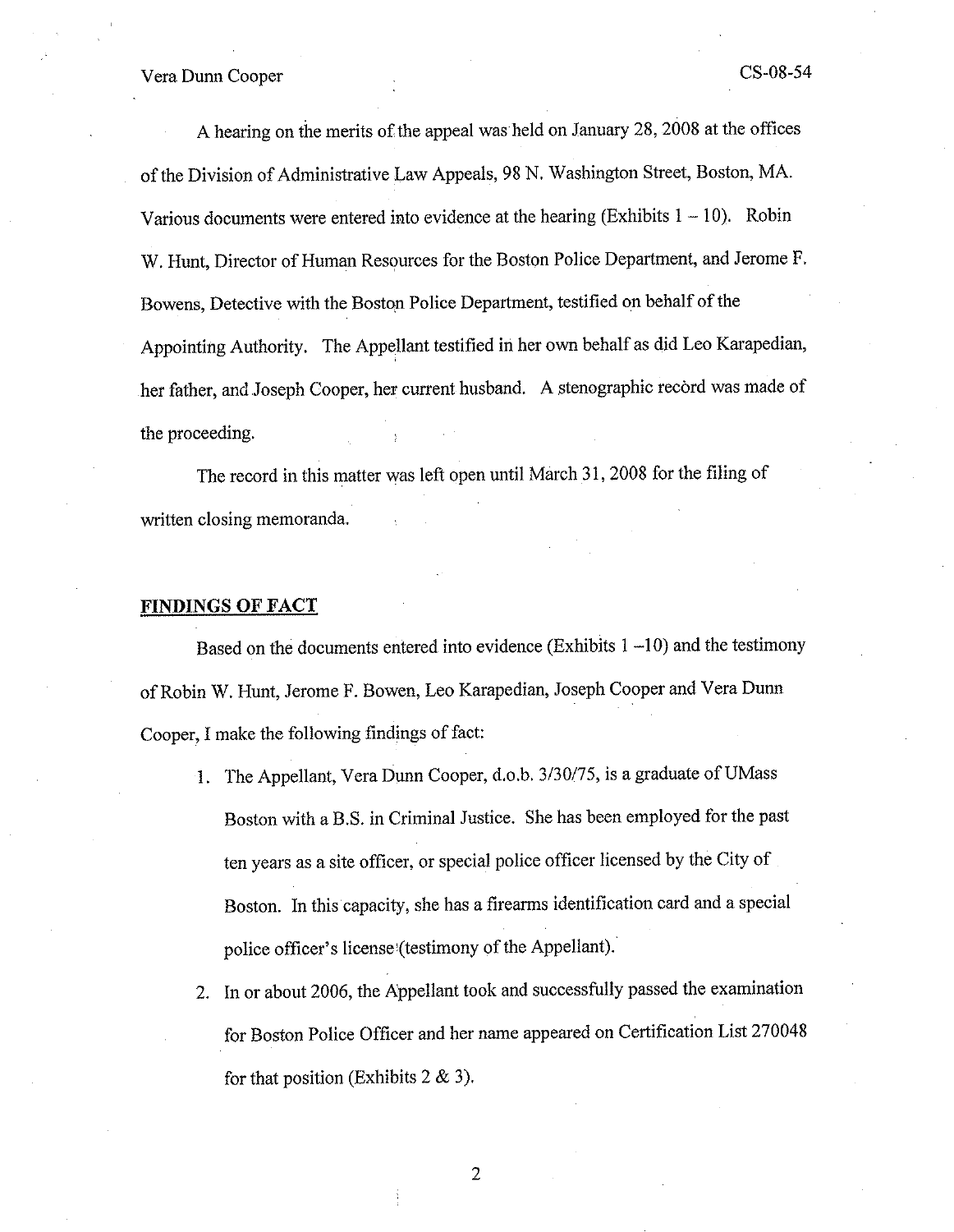- 3. At some point during 2007, the Boston Police Department reached the Appellant's name on the certification list for appointment as a full time police officer (Exhibit I).
- 4. The Appellant formally submitted her application for employment with the Boston Police Department and Detective Jerome Bowen, a twenty-one year veteran of the Department, was assigned the task of conducting an investigation into her background (testimony of Robin Hunt, testimony of Detective Jerome Bowen).
- 5. The investigation into the Appellant's background revealed that on February 9, 1995, her father, Leo Karapetian, sought a restraining order against her in West Roxbury District Court (Exhibit 5).
- 6. In his affidavit filed with the court, the Appellant's father stated that she arrived home at <sup>11</sup>:30 p.m. on February 5, 1995, and woke him, his wife, and their other daughter<sup>1</sup>, screaming that her sister had "trashed" her (Appellant's) room (Exhibit 5).
- 7. In his affidavit, the father further stated as he got out of bed, the Appellant screamed at him and pushed him with both hands. She then pushed past him and jumped on her parents' bed, causing her mother to fall to the floor. At this juncture, the Appellant attacked her sister. When her father tried to intervene to protect his other daughter, the Appellant kicked him (Exhibit 5).
- 8. The Appellant's father requested that Ms. Dunn Cooper be ordered to stay away from him personally at home as well as at his place of business

<sup>&</sup>lt;sup>1</sup> The Appellant testified that her sister was sixteen years old at that time, three years younger than she.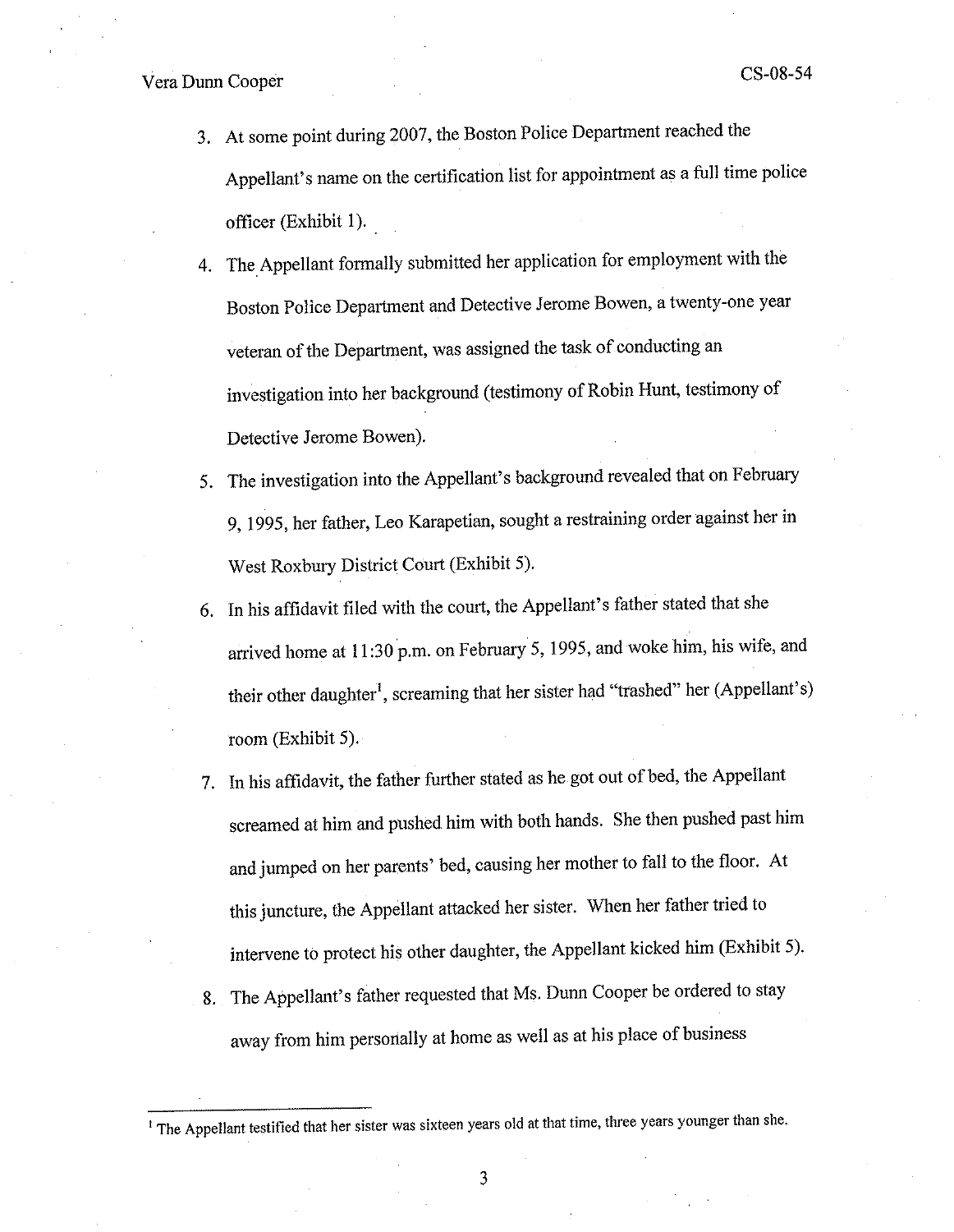expressing fear that she could assault him or harm others at those locations (Exhibit 5).

- 9. On February 5, 1995, the Court issued a restraining order without advance notice to the Appellant as it determined "that there is a substantial likelihood of immediate danger of abuse" (Exhibit 5).
- 10. A full hearing was held on this matter on February 14, 1995 at the West Roxbury District Court. The Appellant did not appear at that time. The restraining order was extended for one year and the Appellant was ordered not to contact her father, to stay at least twenty-five yards from him, and to immediately vacate the family residence. She was also ordered to immediately surrender to the Boston Police Department all guns, ammunition, gun licenses and FID cards (Exhibit 5).
- 11. As part of his investigation, Detective Bowen spoke to the Appellant's mother, father, and younger sister (testimony of Detective Jerome Bowen).
- 12. The three family members confirmed the version of the events as indicated in the restraining order including the assault on the sister and father. However, all three stressed that the Appellant was only nineteen years old at the time of the incident and that while she moved out of the family home as a result of the restraining order, she returned without incident a few years later. The family also emphasized that they felt that the Appellant has greatly matured in the past twelve to thirteen years (testimony of Detective Jerome Bowen, testimony of Leo Karapetian).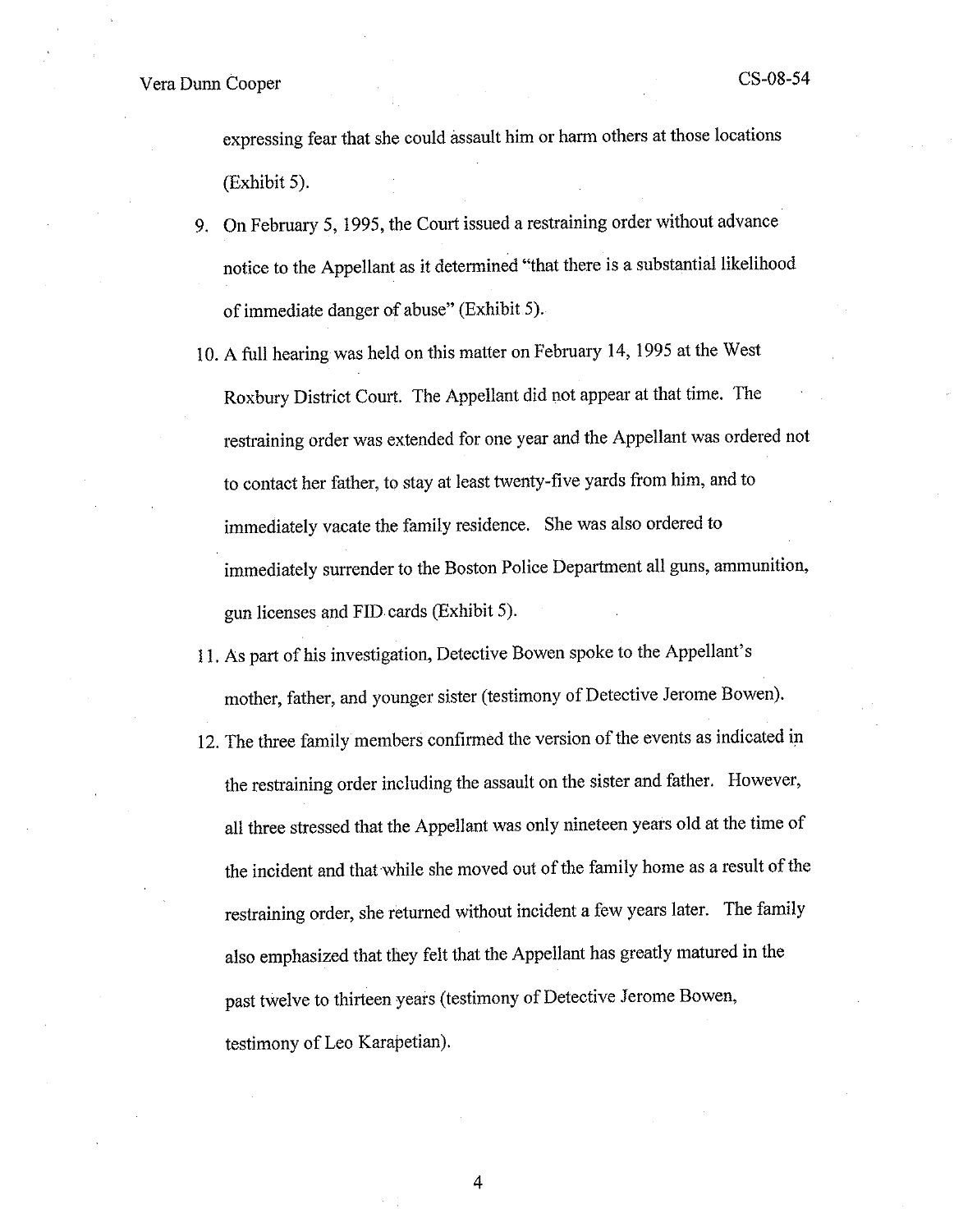- 13. Detective Bowen's investigation also revealed that on December 1, 1998, the Appellant's then-husband, Darrell Dunn, had sought a restraining order against her in the West Roxbury District Court and requested that his address be impounded for his protection (Exhibit 6, testimony of Detective Jerome Bowen).
- 14. In his affidavit filed with the court, Darrell Dunn stated that he and the Appellant had recently separated and that she had been stalking him. In addition, the Appellant would call his mother's house and then hang up the telephone when she (his mother) answered. Darrell Dunn further stated that the Appellant has a history of irrational, violent, and destructive behavior and that she called him that morning and threatened him (Exhibit 6).
- 15. The court issued the restraining order on December 1, 1998 without advance notice to the Appellant as it "determined that there is a substantial likelihood of immediate danger of abuse" (Exhibit 6).
- 16. A full hearing on the matter was held on December 10, 1998 at which time both the Appellant and Darrell Dunn appeared. The restraining order was determined to be in effect for the period of December 1, 1998 through December 10, 1998 at which point it expired (Exhibit 6, testimony of the Appellant).
- 17. As part of his investigation, Detective Bowen attempted to contact Darrell Dunn. When he arrived at Mr. Dunn's last known address, he met his (Dunn's) mother, Mildred Dunn. Detective Bowen explained to the mother that he wished to talk with her son concerning a restraining order that had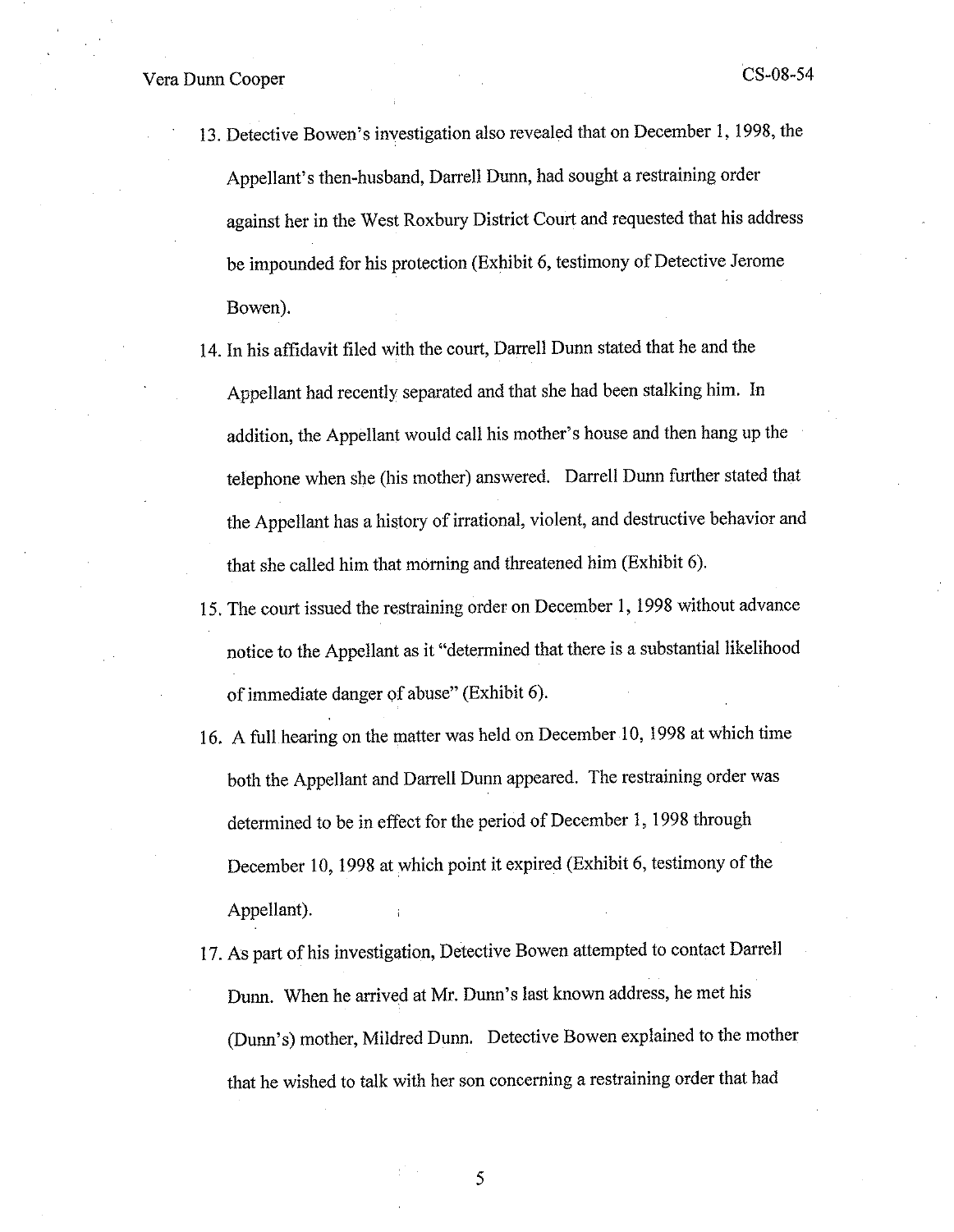been issued against his former wife approximately nine years previously (testimony of Detective Bowen).

- 18. Mildred Dunn described the Appellant as "trouble with a capital 'T" and confirmed that she used to call the house and hang up the phone. She further confirmed that the Appellant had threatened her son (testimony of Detective Bowen).
- 19. Detective Bowen left his business card with Mildred Dunn and shortly thereafter, her son called the detective from the west coast. Darrell Dunn informed Detective Bowen that he had sought the restraining order as his wife had threatened to throw a brick through his mother's window and that she was stalking him. Mr. Dunn also informed the detective that there was a suspicious fire at their marital home (testimony of Detective Jerome Bowen).
- 20. During the course of his investigation while reviewing the incident reports kept by the Boston Police Department, Detective Bowen found Incident Report #040-211635 qated April 27, 2004 (Exhibit 8).
- 21. Report #040-211635 listed the Appellant as the "offender" in a Domestic Verbal Dispute with Kevin McGrail, her then boyfriend. The incident report prepared by Officer Joseph Collins indicated that Mr. McGrail had called for help from the police as the Appellant had taken his car keys and would not return them. The Appellant acknowledged to the officers who arrived at the scene after being summonsed by Mr. McGrail that she had taken the keys but stressed that she was very upset that her boyfriend had cheated on her (Exhibit 8).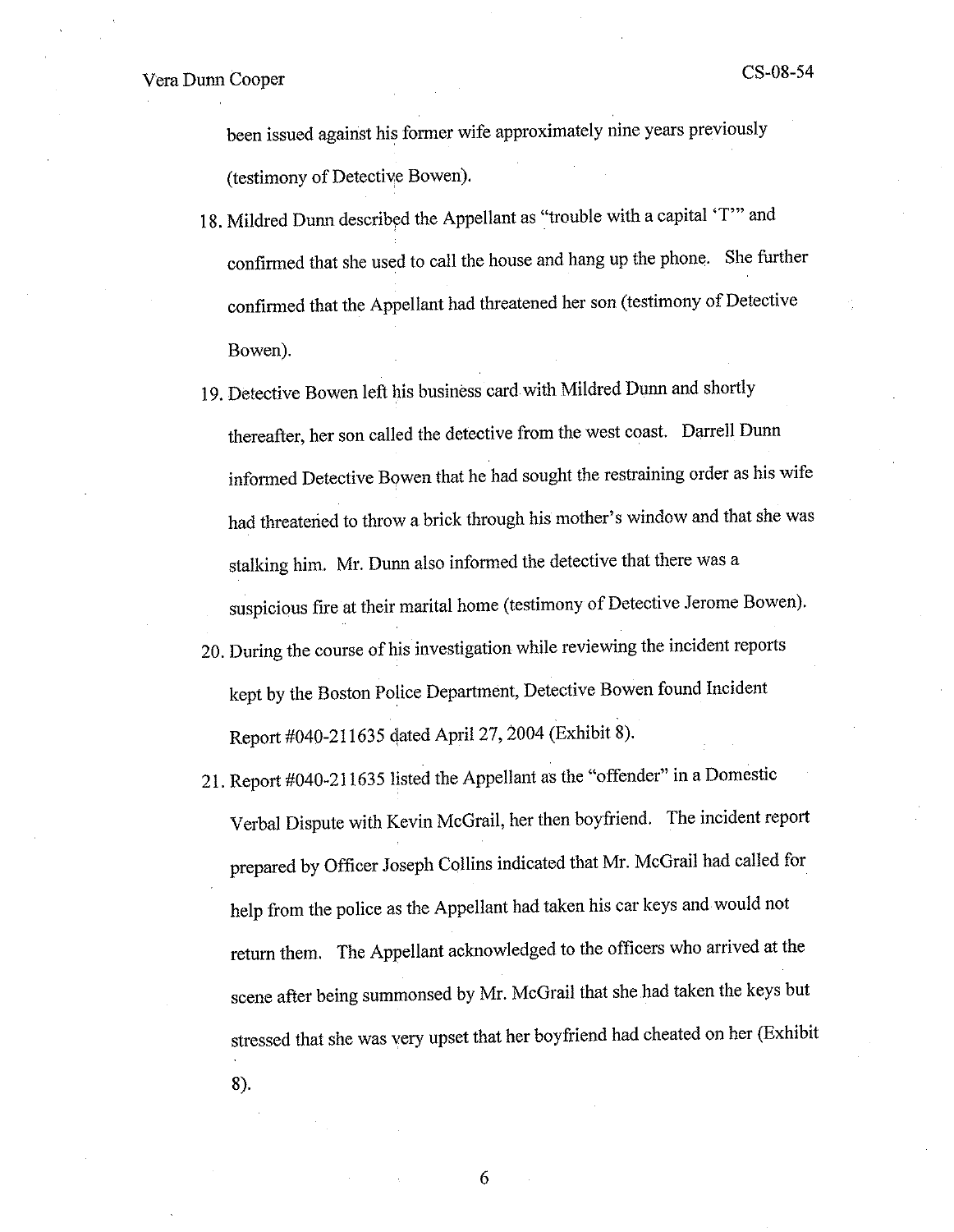- 22. The results of Detective Bowen's background investigation were presented to the Boston Police Department's hiring committee during a "roundtable" discussion. Present at this "roundtable" discussion were the Commander of Recruit Investigations, the Director of Human Resources, a Deputy ' Superintendent from Internal Affairs, and an attorney from the Legal Advisor's Office (testimony of Robin Hunt).
- 23. At the "roundtable" discussion, the hiring committee reviewed the three separate domestic dispute incidents involving the Appellant and determined that she was not a suitable candidate for the position of Boston Police Officer (testimony of Robin Hunt).
- 24. On July 10, 2007, Robin Hunt, Director of Human Resources for the Boston Police Department, notified the Human Resources Division of the Commonwealth of Massachusetts that she was bypassing the Appellant for appointment to the position of permanent full time police officer for the City of Boston (Exhibit 4).
- 25. On September 17, 2007, the Human Resources Division sent the Appellant official notification that it accepted the reasons offered by the Boston Police Department for bypassing her for appointment as a police officer (Exhibit 5).
- 26. Pursuant to G.L. c. <sup>31</sup>§2(b), the Petitioner filed a timely appeal of the decision of the Human Resources Division with the Civil Service Commission (stipulation of the parties).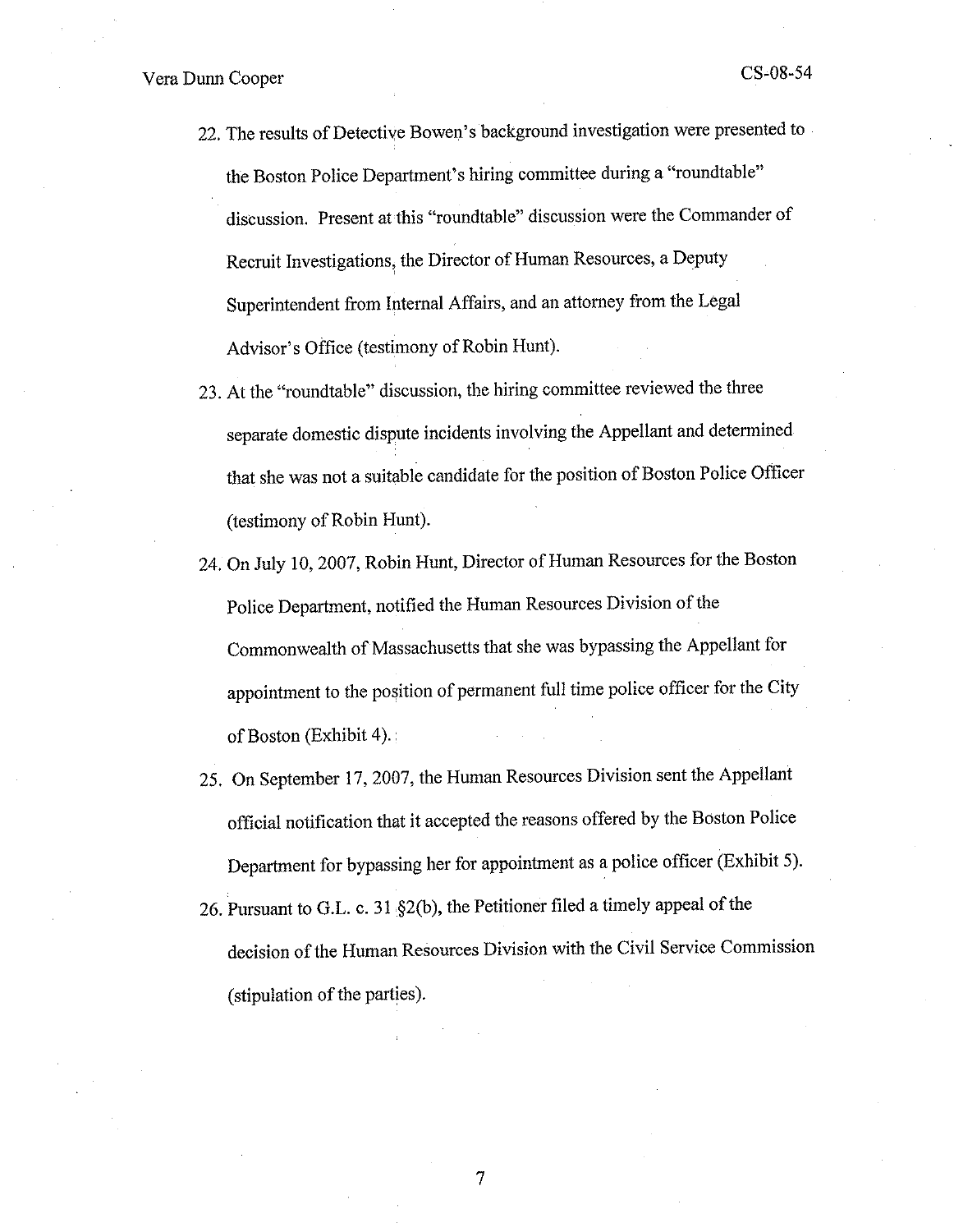27. Eventually, sixty-four candidates, whose names appeared lower than the Appellant's name on the certification list, were selected for the position of Boston Police Officer (Exhibit 1).

### **CONCLUSION AND RECOMMENDATION**

After careful review of the testimony and evidence presented in this appeal, I recommend that the decision of the Human Resources Division accepting the reasons proffered by the Boston Police Department for bypassing the Appellant for appointment for the position to police officer be affirmed.

In a bypass case, the Civil Service Commission must determine "whether the appointing authority has sustained its burden or proving that there was reasonable justification for the action taken by the appointing authority." See *City of Cambridge v. Civil Service Commission, 43 Mass. App. Ct. 300, 304 (1997).* "Justified" in this context means "done upon adequate reasons sufficiently supported by credible evidence, when weighed by an unprejudiced mind, guided by common sense and by correct rules of law." *Id* at 304.

In this case, the Appointing Authority, the Boston Police Department, bypassed the Appellant for appointment to the position of police officer for several reasons. In the first instance, the Appellant was the subject of a one year restraining order taken out by her father in 1995. The Appellant was also the subject of a ten day restraining order taken out by her then-husband in 1998. Finally, the Appellant was involved in a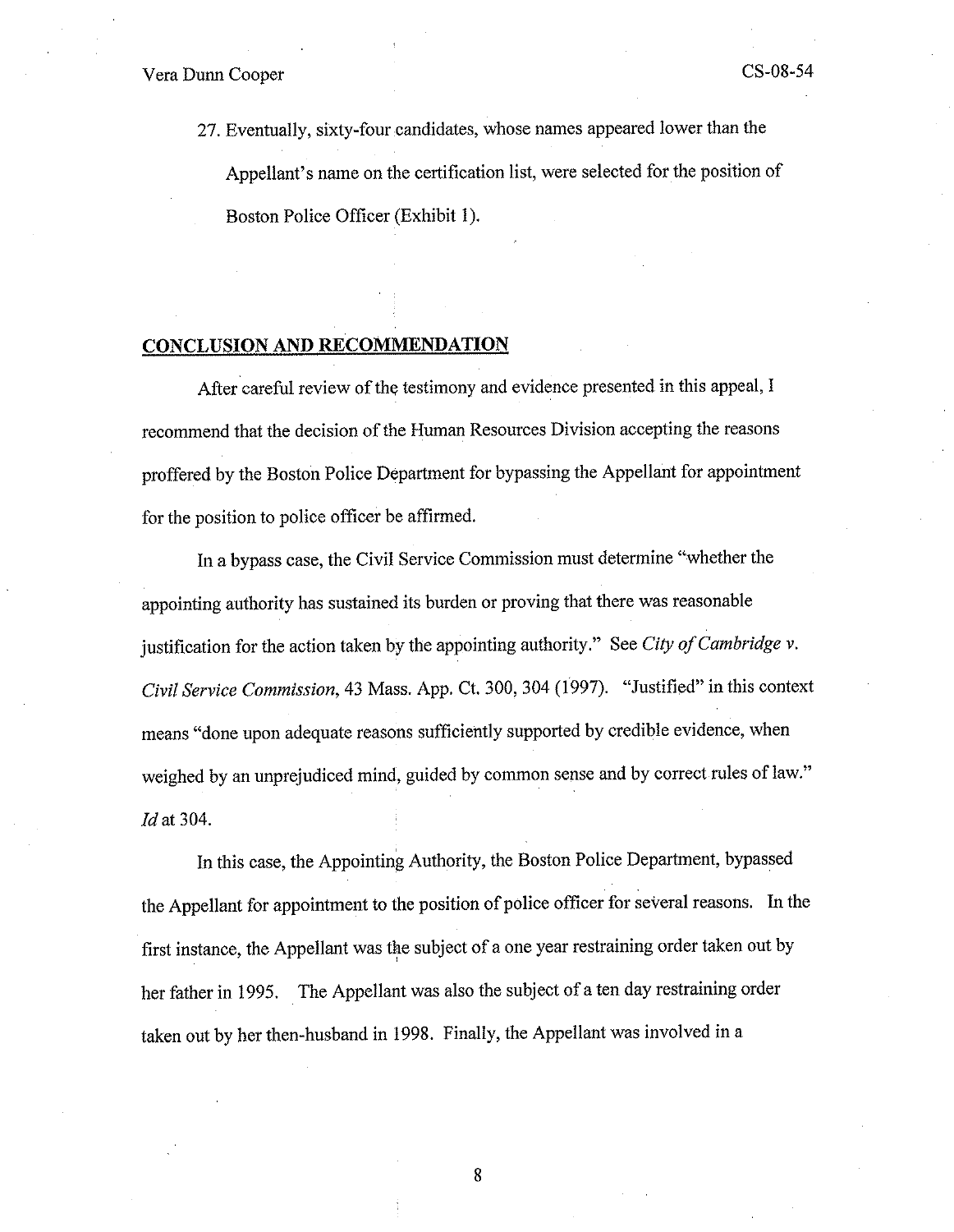domestic dispute which required the involvement of the Boston Police Department in 2004.

By her involvement in several instances of domestic violence, the Appellant has demonstrated that she is not a suitable candidate for appointment as a Boston Police Officer.

The Appellant herself was the named defendant in two cases in which restraining orders were issued against her. In the first case, the Appellant physically assaulted her father and sister and her aggressive behavior directly resulted in her mother being thrown from a bed onto the floor. This case, which was heard before Justice Richard Walsh of the West Roxbury District Court, resulted in not only a restraining order for a period of one year being issued against her, but also an order removing her from the family home.

In the second instance, the Appellant had a ten day restraining order issued against her for making a threat against her then-husband as well as stalking him.

In the third instance, which occurred only four years ago, the Appellant was involved in a domestic dispute with her then boyfriend that resulted in her boyfriend having to call the Boston Police Department to retrieve his car keys that were being held by Ms. Dunn Cooper.

At the hearing, the Appellant testified that she was only nineteen years old when the first restraining order was issued against her and that had she realized that this criminal proceeding would remain as a permanent record, she would have appeared at the hearing to contest this order as she felt that her sister had wrongfully destroyed her bedroom. The Appellant's father, Leo Karapedian, also testified at the hearing. While confirming the events that transpired in 1995 that led to the issuance of the restraining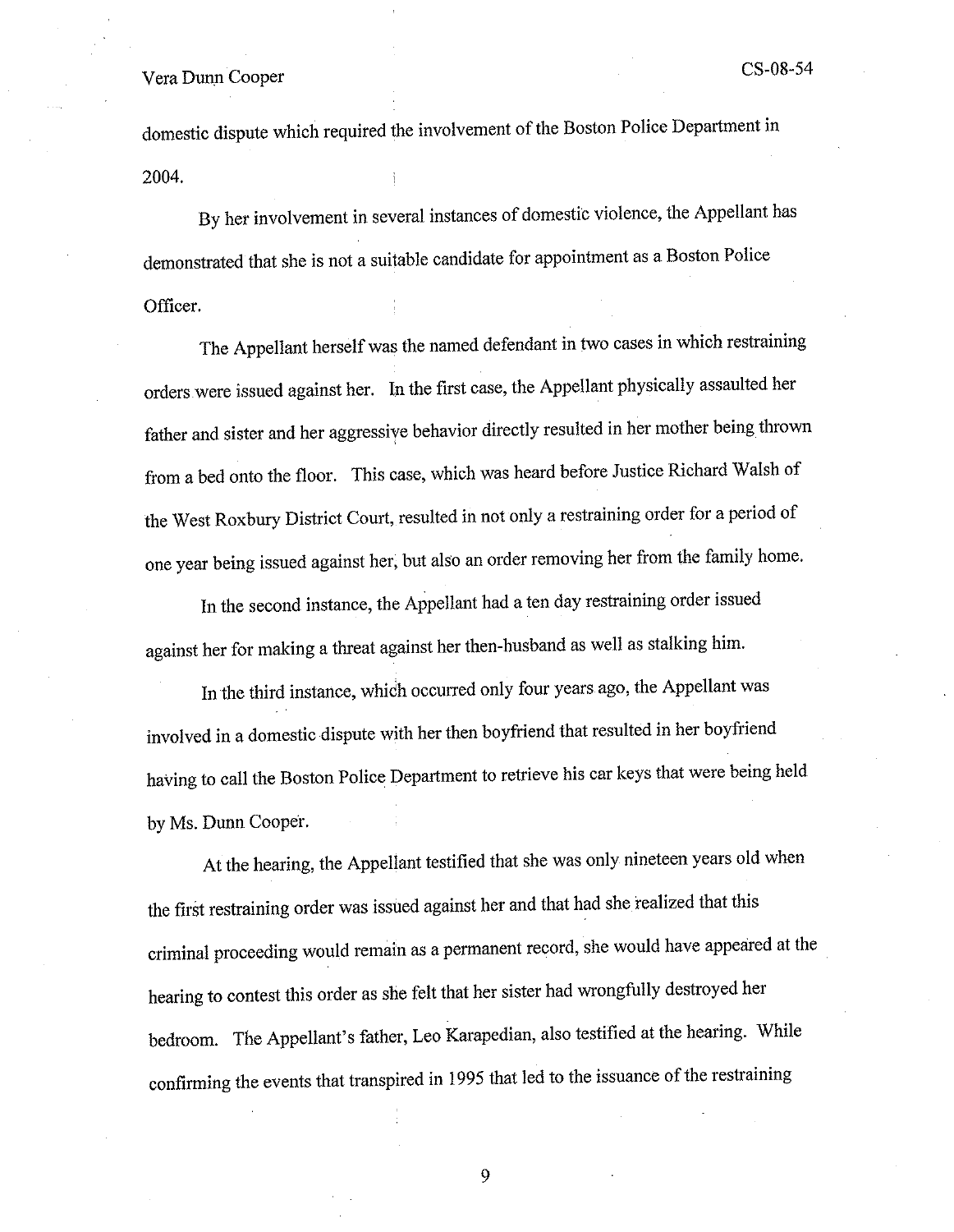order against his daughter, Mr. Karapedian emphasized that his daughter has matured since 1995 and that they now have a cordial relationship.

The Appellant further testified that she filed for a divorce from Mr. Darrell Dunn because he was using drugs. She denied the allegation that she had made a threat against him. However, she acknowledged that she was responsible for the fire to the marital home but noted that it was an accident as she had inadvertently left a candle lit all night long.

With respect to the third instance, the Appellant testified that she took Mr. McGrail's keys as she felt that he was not in a proper condition to drive his vehicle. When the Boston Police Officer asked her to return Mr. McGrail's keys, she complied without protest.

Notwithstanding the testimony of both the Appellant and her father, I conclude that the Appellant's conduct demonstrates a pattern of abusive behavior as well as a pattern of exercising poor judgment. Moreover, the Appellant's father completely corroborated that she had been violent on the evening in question. Regarding the third instance, it seems highly improbable that Mr. McGrail would have asked for police intervention to retrieve his car keys ifhe were impaired as he would have knowingly placed himself in jeopardy.

The Boston Police Department is frequently called upon to respond to situations involving domestic violence. By her own propensity towards violence and her exercise of extremely poor judgment, the Appellant has demonstrated that she is not a suitable candidate to perform the duties and functions of a police officer. See *Police Commissioner a/Boston* v. *Civil Service Commission,* 494 N.E. 2d 27 (1986) where the